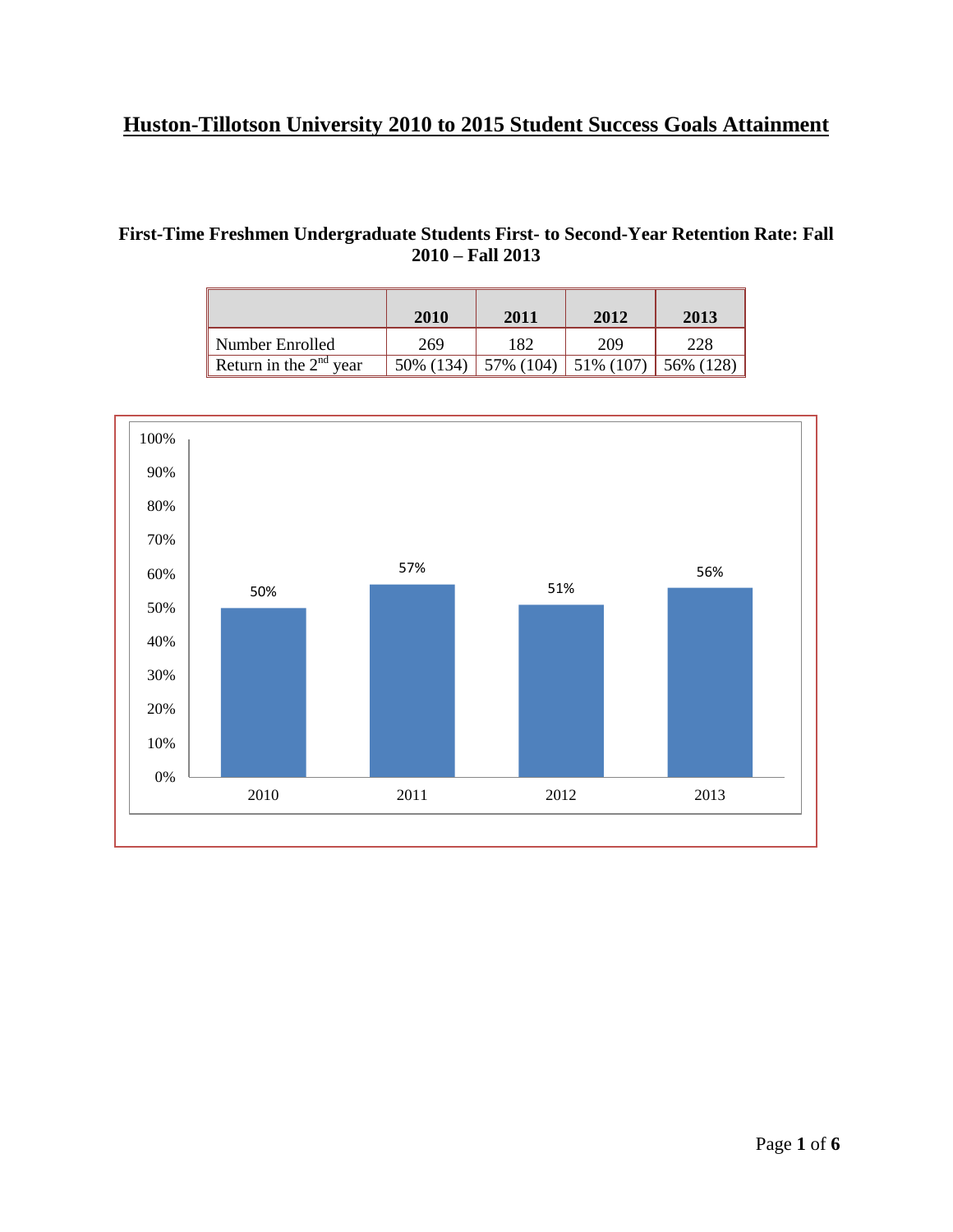| <b>Graduate Year</b> | <b>Number</b> |
|----------------------|---------------|
| 2010                 | 93            |
| 2011                 | 120           |
| 2012                 | 130           |
| 2013                 | 121           |
| 2014                 | 125           |





\* Unduplicated Count of total number of completers.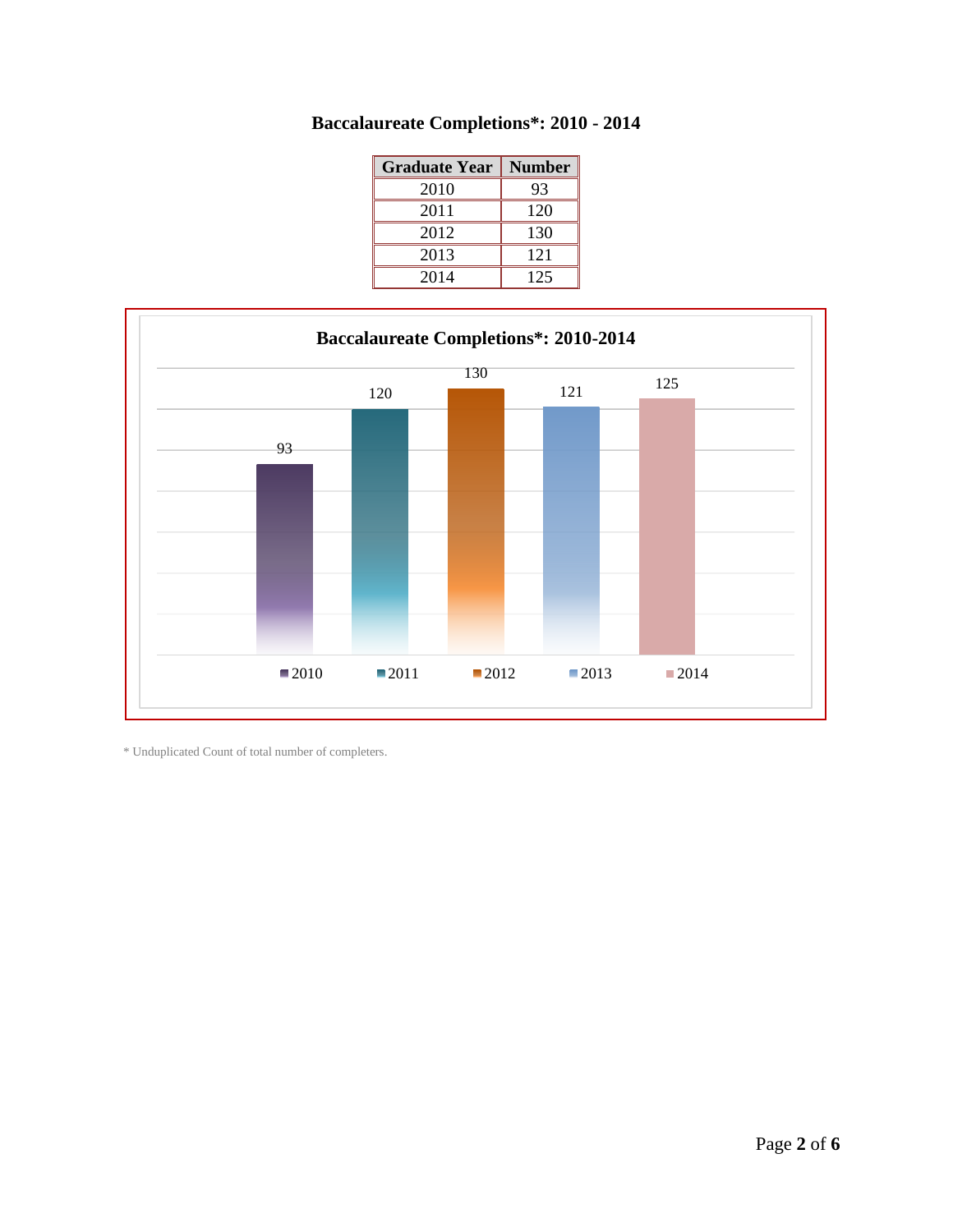| <b>Graduate Year</b> | <b>Number</b> |
|----------------------|---------------|
| 2010                 |               |
| 2011                 | 11            |
| 2012                 | 18            |
| 2013                 | 20            |
| 2014                 | 22            |





\* STEM majors include: Biology, Chemistry, Computer Science, Computer Information Systems, and Mathematics.

\*\*Unduplicated Count of total number of completers.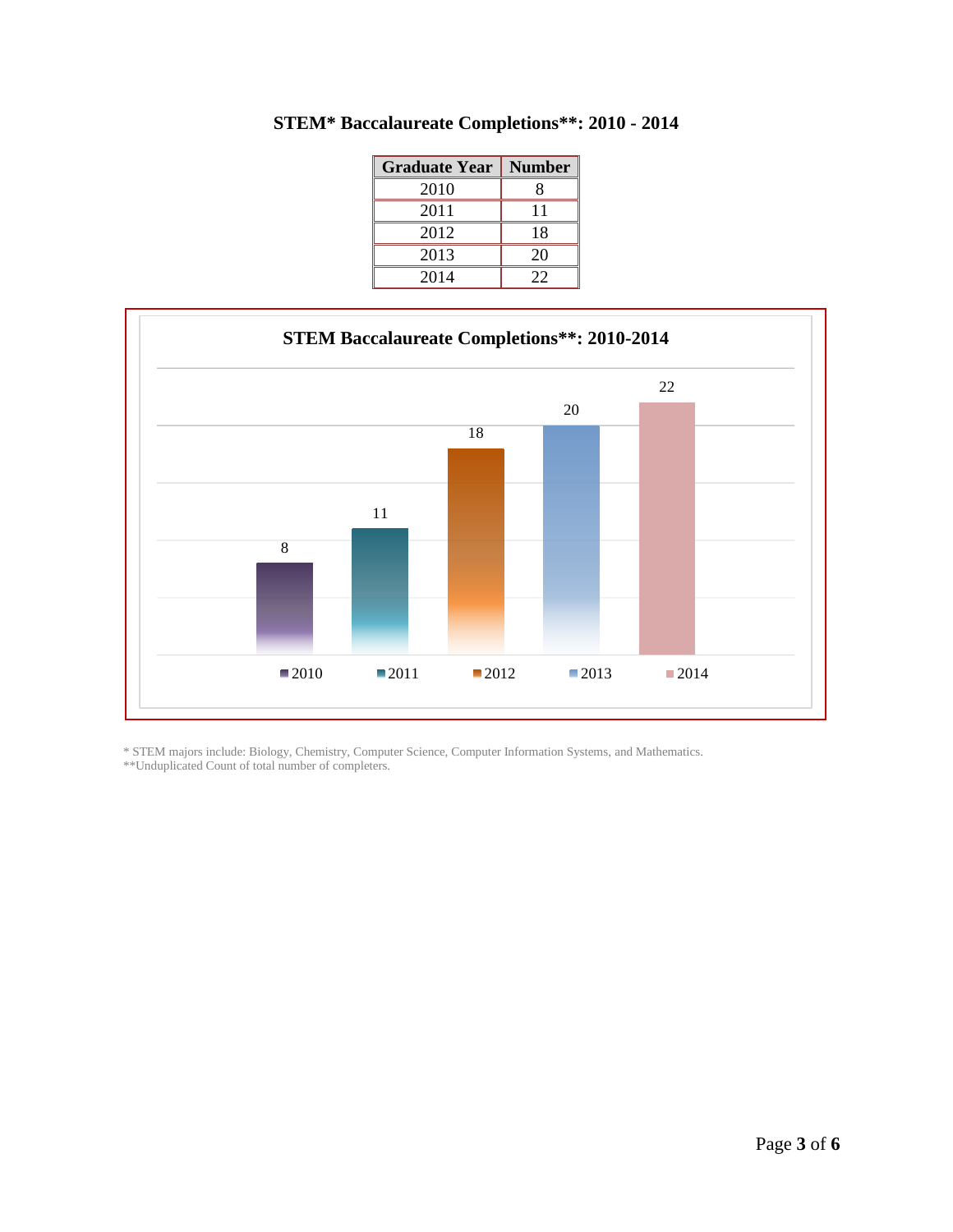| <b>Graduate Year</b> | <b>Number</b> |
|----------------------|---------------|
| 2010                 | 71            |
| 2011                 | 92            |
| 2012                 | 97            |
| 2013                 | 89            |
| 2014                 | 81            |





\*Unduplicated Count of total number of completers.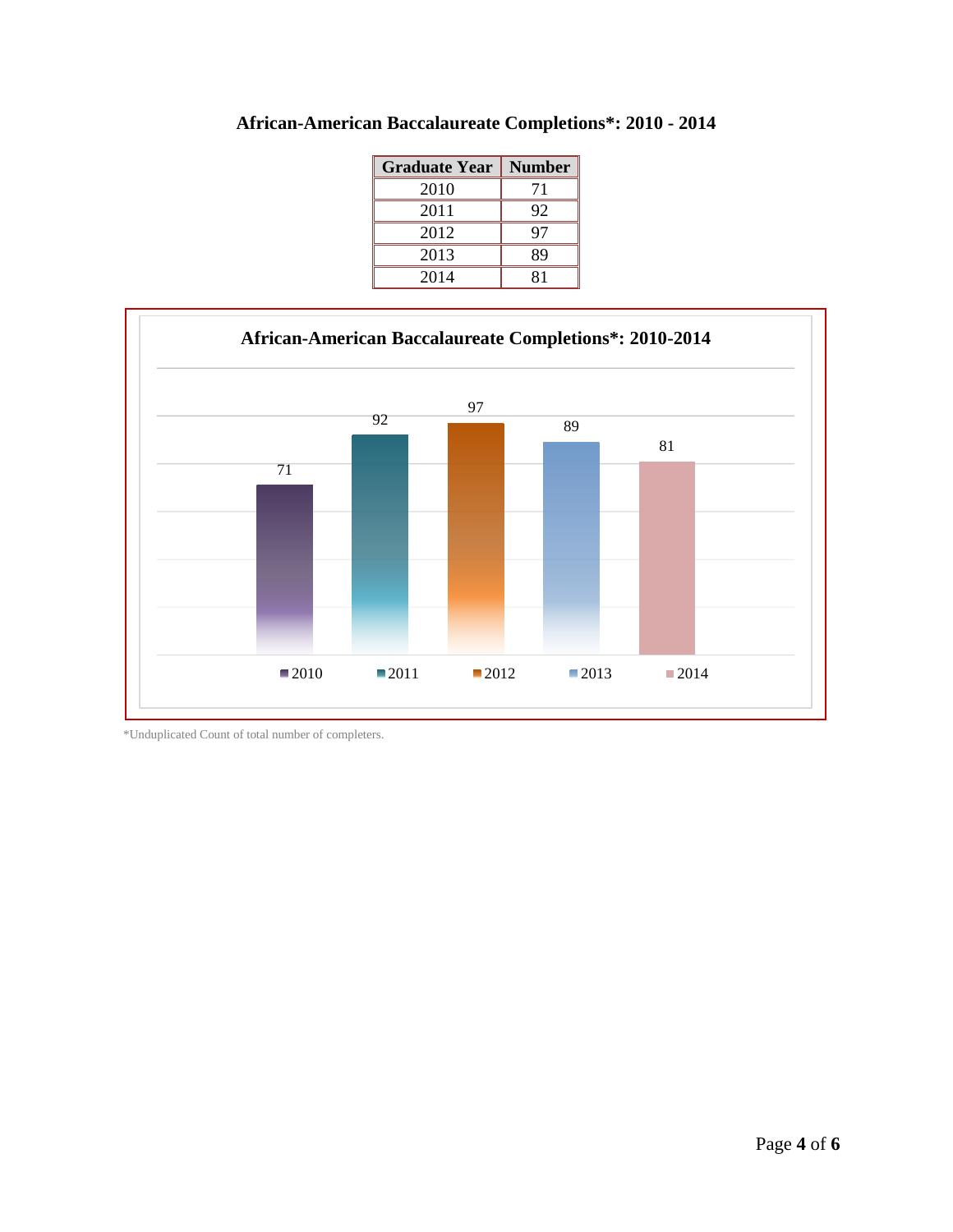| <b>Graduate Year</b> | <b>Number</b> |
|----------------------|---------------|
| 2010                 | 10            |
| 2011                 | 13            |
| 2012                 | 22            |
| 2013                 | 18            |
| 2014                 | 29            |

**Hispanic Baccalaureate Completions\*: 2010 - 2014**



\*Unduplicated Count of total number of completers.